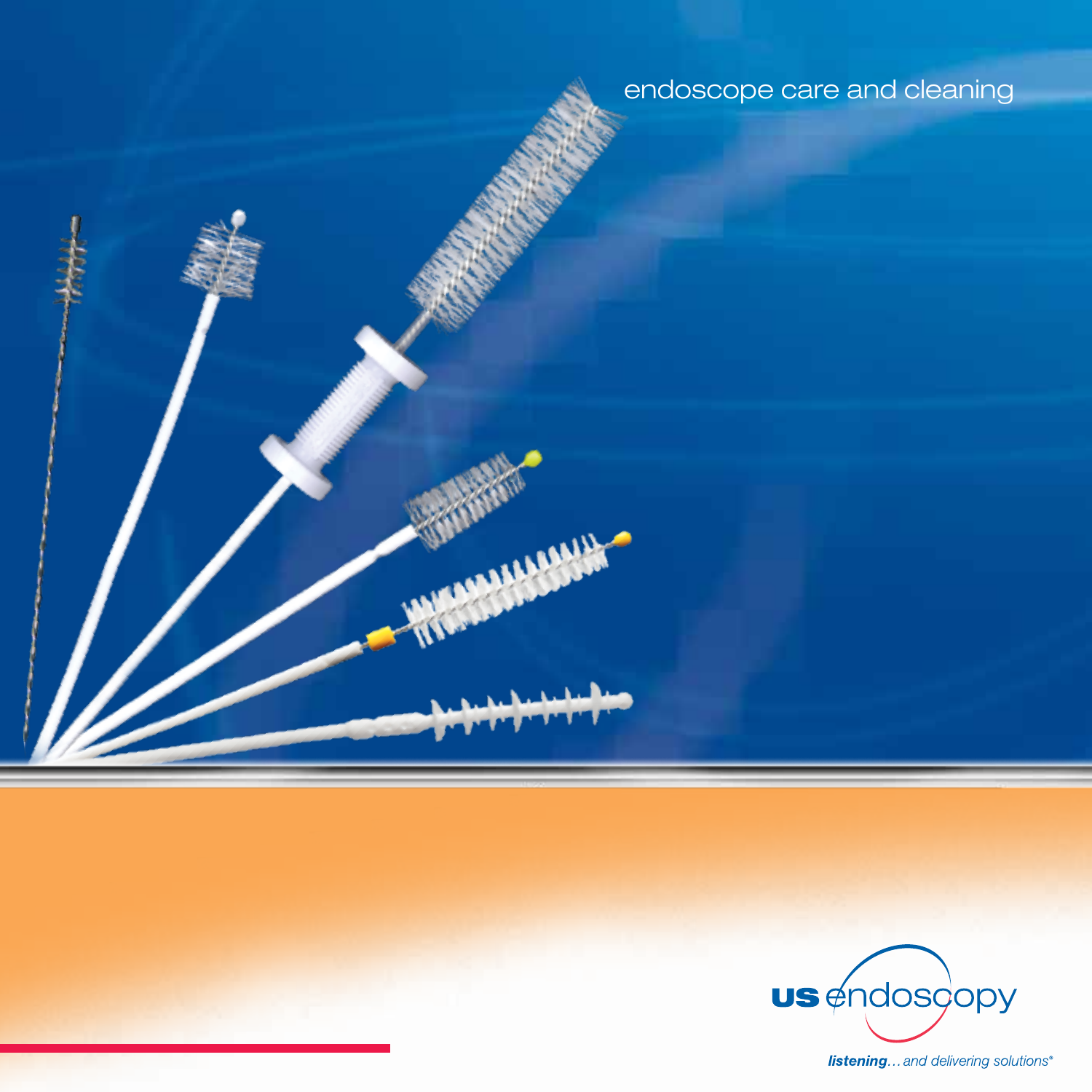# infection control

*With infection control as a top priority in GI units, proper endoscope reprocessing is a vital step in preventing cross-contamination.*

The Society of Gastroenterology Nurses & Associates (SGNA) states that manual cleaning of endoscopes is the most important step in removing the microbial burden from an endoscope.

\*Standards of Infection Control in Reprocessing of Flexible Gastrointestinal Endoscopes (SGNA 2015)

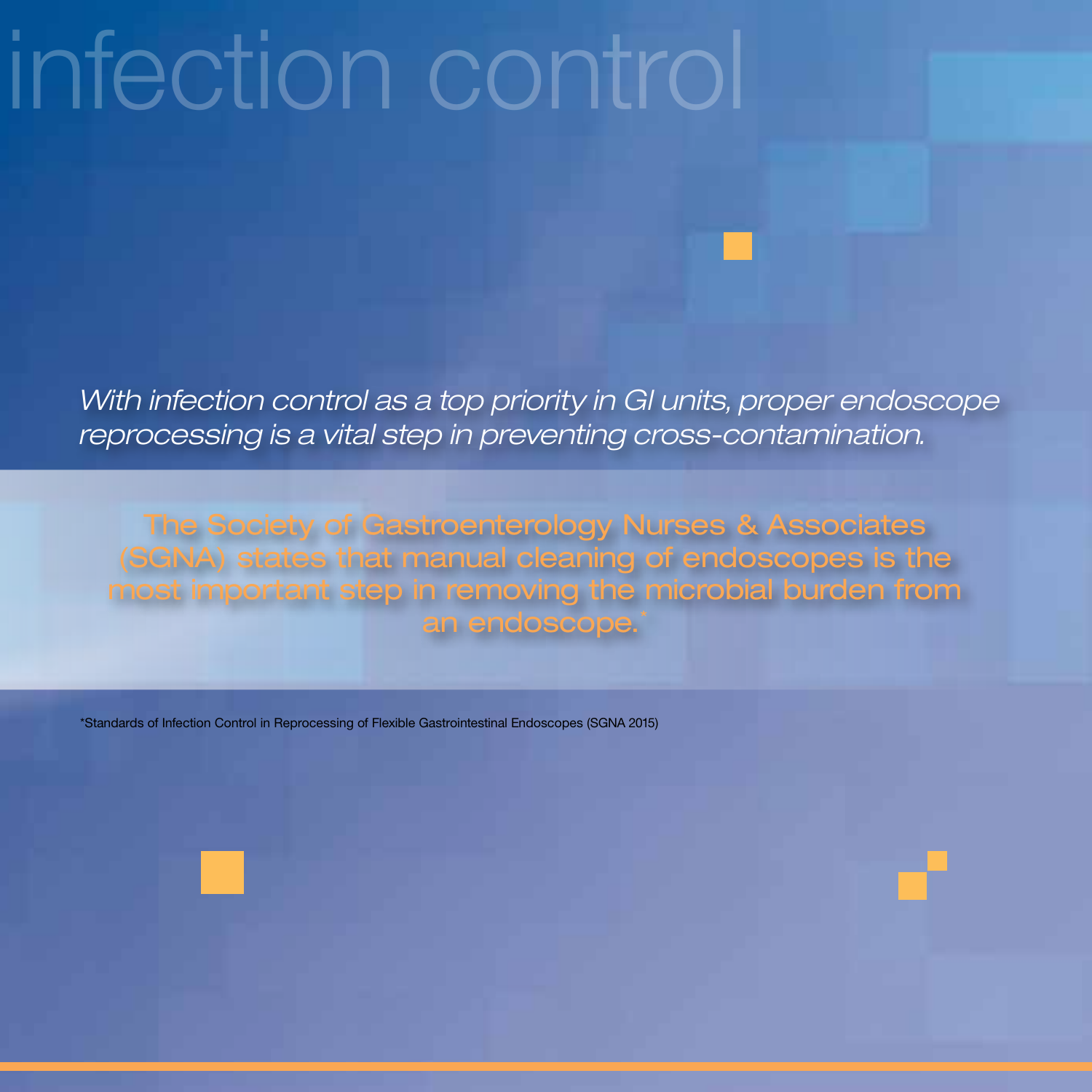**The US Endoscopy Care and Cleaning** line offers an array of single-use cleaning brushes to fit your cleaning needs. Our brushes feature key elements needed for proper care of delicate endoscopes, including…

- *• Textured, non-slip catheters to help maintain your grip in slippery environments*
- *• Soft, specially designed nylon bristles to maximize cleaning efforts*
- *• Rounded, fluorescent tips to protect against inadvertent scope damage and for easy visualization when immersed*

## care and cleaning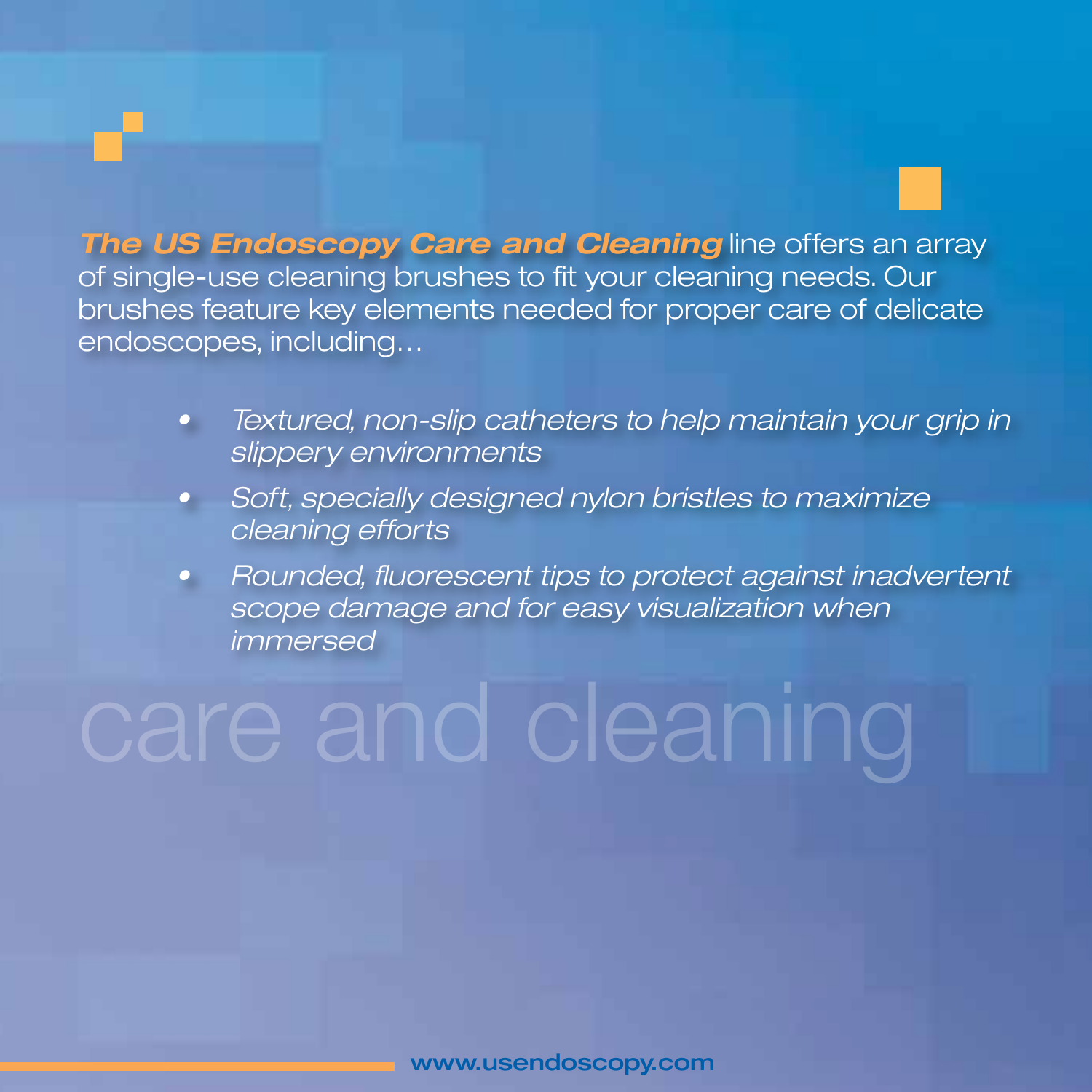#### From every day to specialty cleaning needs, US Endoscopy has a solution that

## **Standard**



#### **standard channel cleaning brush**

A simple solution for cleaning standard endoscope channels



#### **Gemini Brush™ double-ended channel brush**

Double-ended design allows cleaning staff to scrub twice as well with half the effort. Push material through the channel with the leading brush and pull remaining material out with the trailing brush



#### **Double-Header™ combination channel and valve/control head cleaning brush**

All-in-one brush features a channel brush at one end, and our premium valve/control head brush at the other



#### **Wooly Brush® channel brush**

Stiffer catheter and 60% longer bristle head maximizes cleaning ability by boosting bristle touches throughout the channel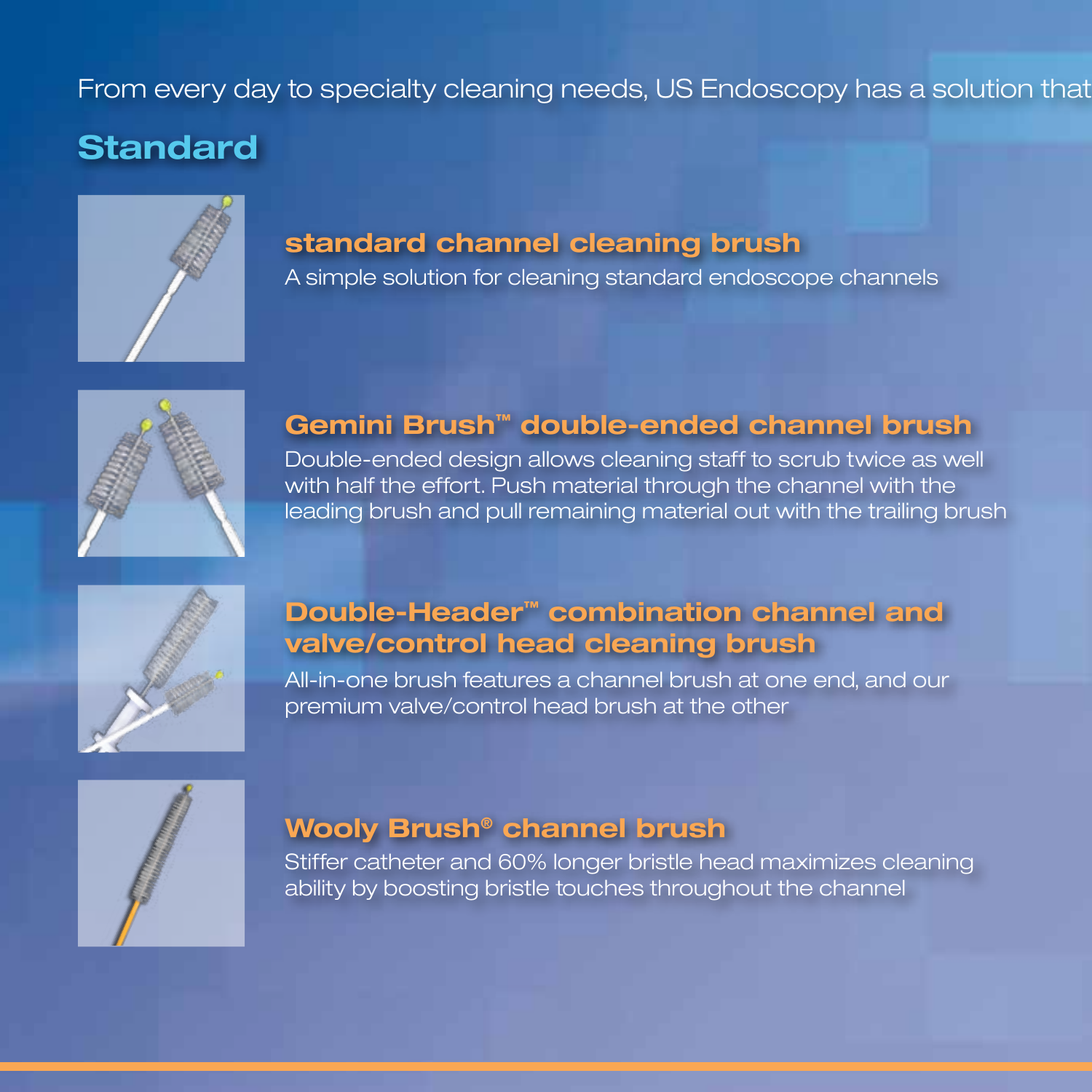#### is right for you.



**Specialty**

#### **DuoSwift™ combination squeegee brush**

Features a tapered nylon brush on the leading end and a series of squeegees on the trailing end to effectively loosen and remove bioburden from flexible endoscopes



#### **valve/control head cleaning brush**

Features a full head of soft bristles and grooved, barbell design for a steady, comfortable grip



#### **jumbo channel cleaning brush / jumbo enteroscope channel cleaning brush**

Larger bristle diameter sized specifically to scrub biopsy channels 2.8mm and larger



#### **Small Wonder® channel brush**

Specialized, miniature cleaning brush with non-slip braided wire shaft is designed for brushing in narrow scope channels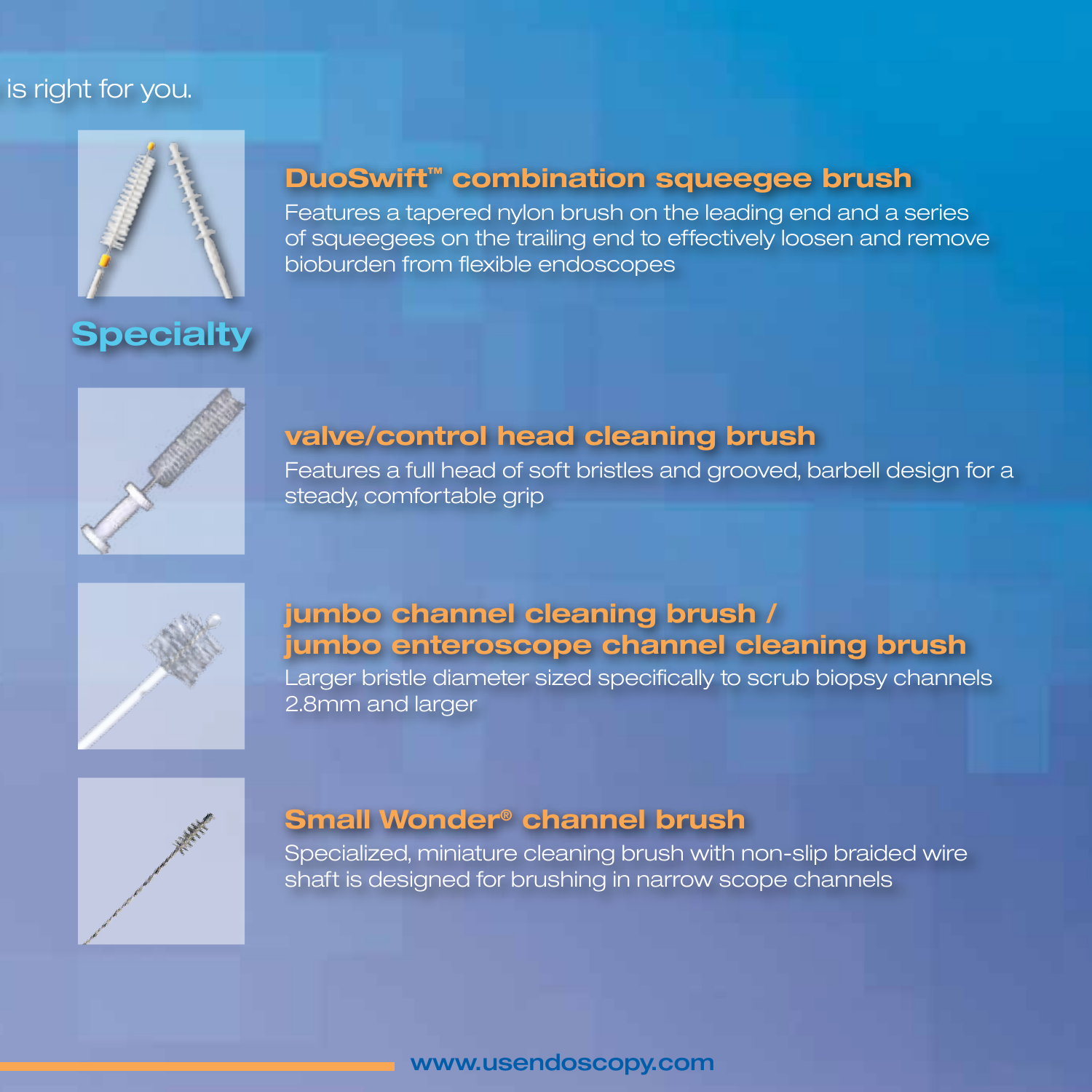

## *Continuing Education*

The US Endoscopy Sales team is committed to providing continuing education to ensure you have the latest information on care and cleaning devices and techniques.

## During our *Endoscope Care & Cleaning: From Start to Finish*  course (one credit hour) you will learn about…

- The components of an endoscope, common causes for repair, and techniques to prevent damage
- SGNA cleaning and reprocessing standards, guidelines, and position statements
- Each step of the cleaning process and how to properly track effectiveness
- Features and benefits of care and cleaning accessories for flexible endoscopes

*Contact your US Endoscopy Representative to schedule.*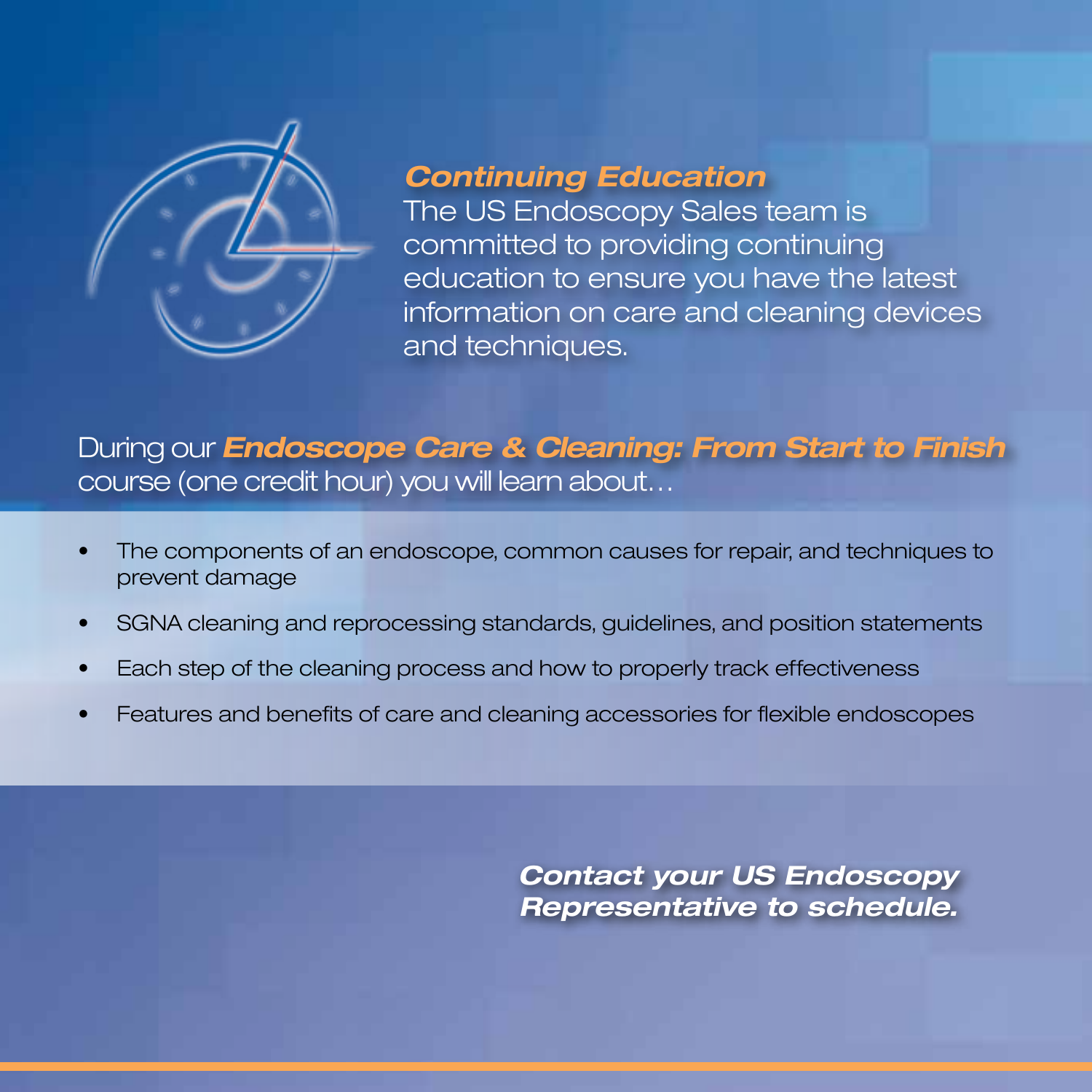## product information

| part number description |                                                                                          | sheath<br>diameter<br>(mm) | length<br>(cm) | bristle<br>diameter<br>(mm) | squeeqee<br>diameter<br>(mm)                                            | channel<br>diameter<br>(mm) | qty/box          |
|-------------------------|------------------------------------------------------------------------------------------|----------------------------|----------------|-----------------------------|-------------------------------------------------------------------------|-----------------------------|------------------|
| BX00711601              | standard channel cleaning brush                                                          | 1.7                        | 230            | $5 - 7$                     |                                                                         | $2.0 - 7.0$                 | 50               |
| <b>BX00711603</b>       | Jumbo channel cleaning brush                                                             | 1.7                        | 230            | $7 - 9$                     |                                                                         | $2.8 - 9.0$                 | 50               |
| BX00711606              | Jumbo enteroscope cleaning brush                                                         | 1.7                        | 350            | $7-9$                       | ۳                                                                       | $2.8 - 9.0$                 | 20               |
| <b>BX00711607</b>       | Gemini Brush <sup>™</sup> double-ended brush                                             | 1.7                        | 230            | $5 - 7$                     | н                                                                       | $2.0 - 7.0$                 | 50               |
| BX00711627              | Gemini Brush <sup>™</sup> double-ended brush                                             | 1.7                        | 230            | $5 - 7$                     | ÷.                                                                      | $2.0 - 7.0$                 | 100              |
| <b>BX00711609</b>       | Double-Header <sup>™</sup> combination brush                                             | 1.7                        | 230            | $5 - 7$                     | ٠                                                                       | $2.0 - 7.0$                 | 50               |
| BX00711629              | Double-Header <sup>™</sup> combination brush                                             | 1.7                        | 230            | $5 - 7$                     | н                                                                       | $2.0 - 7.0$                 | 100              |
| BX00711610              | valve/control head cleaning brush                                                        | ÷                          | ×.             | 10 <sub>1</sub>             | ÷.                                                                      | ÷.                          | 50               |
| <b>BX00711611</b>       | valve/control head cleaning brush                                                        | ÷                          | ٠              | 10                          | ۳                                                                       | ٠                           | 100              |
| <b>BX00711612</b>       | Wooly Brush <sup>®</sup> channel brush                                                   | 1.7                        | 230            | $5 - 7$                     |                                                                         | $2.0 - 7.0$                 | 50               |
| BX00711616              | Small Wonder <sup>®</sup> brush                                                          | 0.5                        | 160            | 2.25                        | ÷.                                                                      | $1.0 - 2.25$                | 15 <sub>15</sub> |
| BX00711617              | Small Wonder <sup>®</sup> brush                                                          | 0.5                        | 230            | 2.25                        |                                                                         | $1.0 - 2.25$                | 15               |
| BX00711618              | DuoSwift <sup>"</sup> combination squeegee<br><b>brush</b>                               | 1.7                        | 230            | $5 - 7$                     | $2.5 - 5.2$                                                             | $2.8 - 7.0$                 | 50               |
| <b>BX00711619</b>       | <b>DuoSwift™ combination squeeqee</b><br>brush with valve/control head<br>cleaning brush | 1.7                        | 230            | $5-7$                       | $2.5 - 5.2$<br>(squeegee)<br>10 <sub>1</sub><br>(valve/control<br>head) | $2.8 - 7.0$                 | 50               |

PENTAX® is a registered trademark of Asahi Kogaku Kogyo Kabushiki Kaisha<br>Olympus® is a registered trademark of Olympus Optical, Inc.<br>Fujinon® is a registered trademark of Fuji Film Co., Ltd.

US Endoscopy is a subsidiary of STERIS Corporation.<br>©2016 US Endoscopy. All Rights Reserved.<br>Listening…and delivering solutions®, the US Endoscopy listening…and delivering solutions design, and, unless otherwise indicated

www.usendoscopy.com